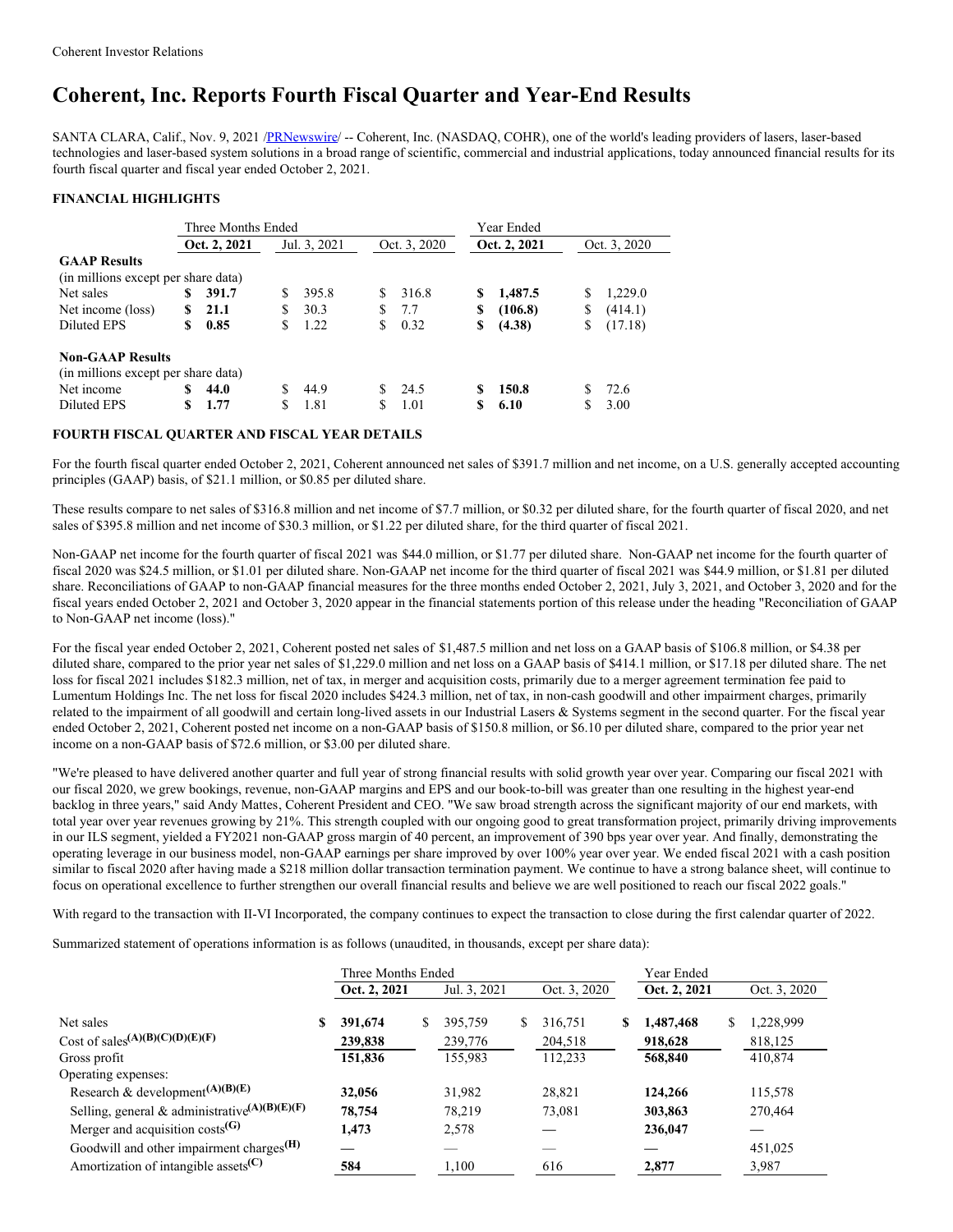| Inconta Reserving experience               | 38,9897    |   | 423649  |     | 9,71518 | (98, 205)    |    | $(*490,080)$ |
|--------------------------------------------|------------|---|---------|-----|---------|--------------|----|--------------|
| Other income (expense), $net^{(B)(I)}$     | (9,233)    |   | (3,277) |     | 436     | (17,325)     |    | (12, 543)    |
| Income (loss) before income taxes          | 29,736     |   | 38,827  |     | 10,151  | (115,538)    |    | (442, 723)   |
| Provision (benefit) for income taxes $(J)$ | 8,678      |   | 8,565   |     | 2,462   | (8,787)      |    | (28, 584)    |
| Net income (loss)                          | 21,058     |   | 30,262  |     | 7,689   | (106,751)    | S  | (414, 139)   |
| Net income (loss) per share:               |            |   |         |     |         |              |    |              |
| Basic                                      | 0.86       | S | 1.24    | \$. | 0.32    | \$<br>(4.38) | \$ | (17.18)      |
| Diluted                                    | \$<br>0.85 | S | 1.22    | S   | 0.32    | \$<br>(4.38) | ς  | (17.18)      |
| Shares used in computations:               |            |   |         |     |         |              |    |              |
| Basic                                      | 24,472     |   | 24,435  |     | 24,193  | 24,390       |    | 24,105       |
| Diluted                                    | 24,899     |   | 24,842  |     | 24,360  | 24,390       |    | 24,105       |
|                                            |            |   |         |     |         |              |    |              |

**(A)** Stock-based compensation expense included in operating results is summarized below (all footnote amounts are unaudited, in thousands, except per share data):

| Stock-based compensation expense        | Three Months Ended |              | Year Ended   |              |              |
|-----------------------------------------|--------------------|--------------|--------------|--------------|--------------|
|                                         | Oct. 2, 2021       | Jul. 3, 2021 | Oct. 3, 2020 | Oct. 2, 2021 | Oct. 3, 2020 |
| Cost of sales                           | l.694              | 1.720        | 1.884        | 7,675        | 5,314        |
| Research & development                  | 1,134              | 1.100        | 1.554        | 4,463        | 4,478        |
| Selling, general & administrative       | 7,152              | 7.328        | 10.273       | 29,267       | 34,995       |
| Impact on income (loss) from operations | 9.980              | 10.148       | 13.711       | 41,405       | 44.787       |

For the fiscal quarters ended October 2, 2021, July 3, 2021, and October 3, 2020, the impact on net income (loss), net of tax was \$8,696 (\$0.35 per diluted share), \$8,963 (\$0.36 per diluted share), and \$11,485 (\$0.47 per diluted share), respectively. For the fiscal years ended October 2, 2021 and October 3, 2020, the impact on net income (loss), net of tax was \$36,018 (\$1.46 per diluted share) and \$39,147 (\$1.61 per diluted share), respectively.

**(B)** Changes in deferred compensation plan liabilities are included in cost of sales and operating expenses while gains and losses on deferred compensation plan assets are included in other income (expense), net. Deferred compensation expense (benefit) included in operating results is summarized below:

| Deferred compensation expense (benefit) | Three Months Ended |              | Year Ended   |              |  |              |  |
|-----------------------------------------|--------------------|--------------|--------------|--------------|--|--------------|--|
|                                         | Oct. 2, 2021       | Jul. 3, 2021 | Oct. 3, 2020 | Oct. 2, 2021 |  | Oct. 3, 2020 |  |
| Cost of sales                           | -24                |              | 28           | 67           |  | 150          |  |
| Research & development                  | 350                | 461          | 504          | 1.399        |  | 606          |  |
| Selling, general & administrative       | 1.799              | 2.034        | 3.614        | 7.457        |  | 4.590        |  |
| Impact on income (loss) from operations | 2.173              | 2.517        | 4.146        | 8.923        |  | 5.346        |  |

For the fiscal quarters ended October 2, 2021, July 3, 2021, and October 3, 2020, the impact on other income (expense), net from gains or losses on deferred compensation plan assets was income of \$2,308, \$2,744, and \$4,735, respectively. For the fiscal years ended October 2, 2021 and October 3, 2020, the impact on other income (expense), net from gains or losses on deferred compensation plan assets was income of \$10,040 and \$6,351, respectively.

**(C)** Amortization of intangibles is included in cost of sales and operating expenses as summarized below:

| <b>Amortization of intangibles</b>      | Three Months Ended |              | Year Ended |              |              |              |  |              |
|-----------------------------------------|--------------------|--------------|------------|--------------|--------------|--------------|--|--------------|
|                                         |                    | Oct. 2, 2021 |            | Jul. 3, 2021 | Oct. 3, 2020 | Oct. 2, 2021 |  | Oct. 3, 2020 |
| Cost of sales                           |                    | .975         |            | 2.009        | 2.346        | 7.856        |  | 26.141       |
| Amortization of intangible assets       |                    | 584          |            | .100         | 616          | 2,877        |  | 3.987        |
| Impact on income (loss) from operations |                    | 2.559        |            | 3.109        | 2.962        | 10.733       |  | 30.128       |

For the fiscal quarters ended October 2, 2021, July 3, 2021, and October 3, 2020, the impact on net income (loss), net of tax was \$2,235 net of tax (\$0.09 per diluted share), \$2,666 net of tax (\$0.11 per diluted share), and \$2,138 net of tax (\$0.09 per diluted share), respectively. For the fiscal years ended October 2, 2021 and October 3, 2020, the impact on net income (loss), net of tax was \$9,330 net of tax (\$0.38 per diluted share) and \$21,879 net of tax (\$0.90 per diluted share), respectively.

- **(D)** For the fiscal quarters ended October 2, 2021 and July 3, 2021, the impact of inventory step-up costs related to acquisitions was \$587 (\$453 net of tax (\$0.02 per diluted share)) and \$863 (\$641 net of tax (\$0.03 per diluted share)), respectively. For the fiscal year ended October 2, 2021, the impact of inventory step-up costs related to acquisitions was \$1,450 (\$1,094 net of tax (\$0.04 per diluted share)).
- **(E)** For the fiscal quarters ended October 2, 2021, July 3, 2021, and October 3, 2020, the impact of restructuring charges, net of a gain on the sales leaseback of a facility in the quarter ended October 3, 2020, was \$3,081 (\$2,690 net of tax (\$0.11 per diluted share)), \$160 (\$146 net of tax (\$0.01 per diluted share)), and \$129 (\$226 net of tax (\$0.01 per diluted share)), respectively. For the fiscal years ended October 2, 2021 and October 3, 2020, the impact of restructuring charges, net of a gain on the sales leaseback of a facility in the fiscal year ended October 3, 2020, was \$12,283  $($10,368$$  net of tax  $($0.42$$  per diluted share)) and  $$2,659 ($2,087$$  net of tax  $($0.09$$  per diluted share)), respectively.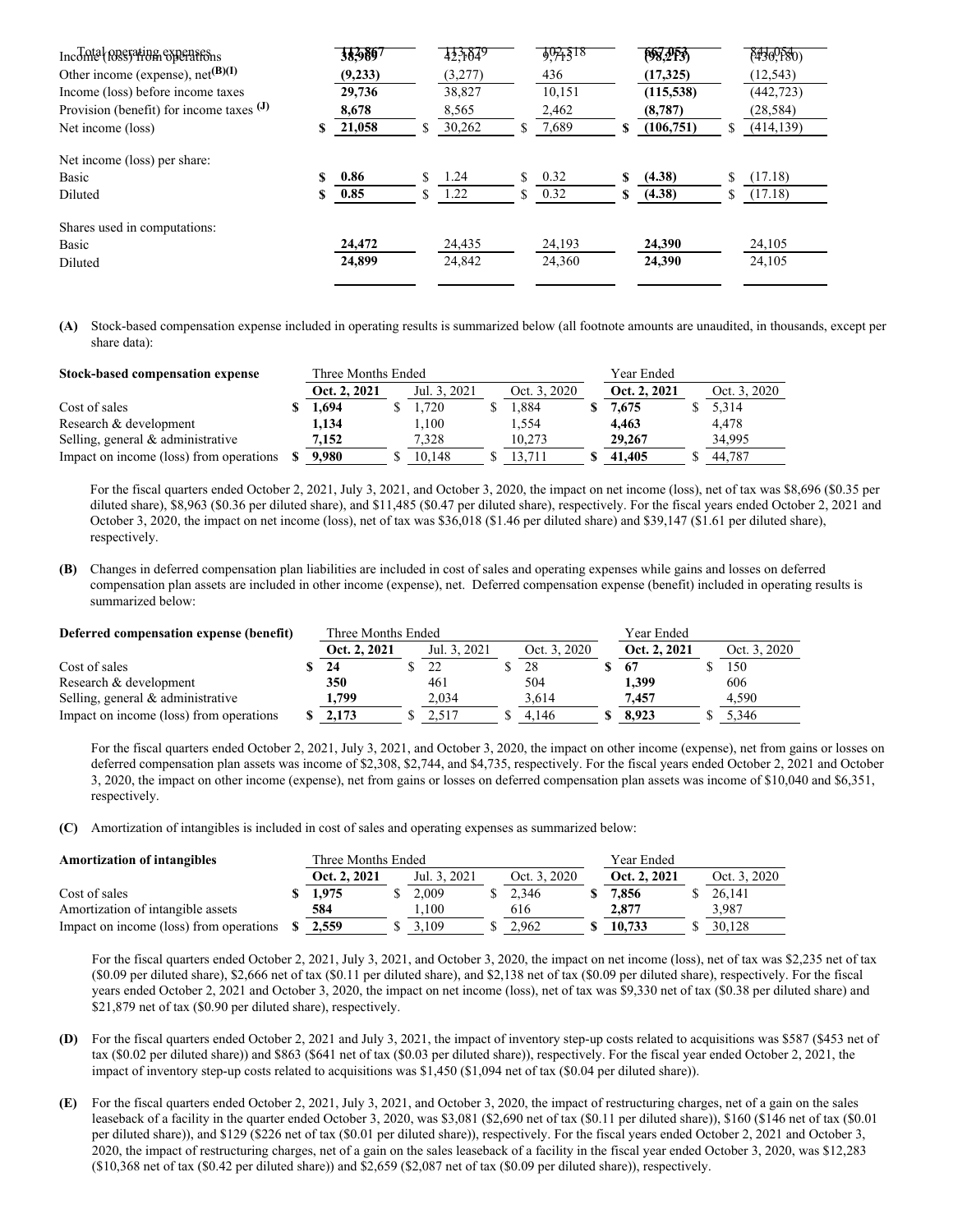- **(F)** For the fiscal quarter ended July 4, 2020 and for the fiscal year ended October 3, 2020, selling, general & administrative expense includes an accelerated compensation charge for our former CEO of \$941 (\$732 net of tax (\$0.03 per diluted share)). For the fiscal year ended October 3, 2020, selling, general & administrative expense includes a legal settlement related to an asset recovery of \$1,365 (\$1,106 net of tax (\$0.05 per diluted share)).
- **(G)** For the fiscal quarters ended October 2, 2021 and July 3, 2021, we incurred merger and acquisitions costs of \$1,473 (\$1,138 net of tax (\$0.04 per diluted share)) and \$2,578 (\$1,992 net of tax (\$0.08 per diluted share)), respectively. For the fiscal year ended October 2, 2021 we incurred merger and acquisitions costs of \$236,047 (\$182,347 net of tax (\$7.43 per diluted share)), including a termination fee paid to Lumentum Holdings Inc. of \$217,600.
- **(H)** For the fiscal year ended October 3, 2020, goodwill and other impairment charges included a \$327,203 (\$327,203 net of tax (\$13.60 per diluted share)) charge for impairment of goodwill, a \$121,350 (\$94,651 net of tax (\$3.90 per diluted share)) charge for impairment of long-lived assets, and a \$2,472 (\$2,472 net of tax (\$0.10 per diluted share)) charge for impairment of an investment.
- **(I)** For the fiscal quarter and year ended October 2, 2021 other income (expense), net includes a loss from the dissolution of our OR Laser operations of \$5,291 (\$5,291 net of tax (\$0.21 per diluted share)).
- **(J)** The fiscal quarters ended October 2, 2021, July 3, 2021, and October 3, 2020 included a non-recurring income tax charge of \$2,466 (\$0.10 per diluted share), \$308 (\$0.01 per diluted share) and \$2,817 (\$0.12 per diluted share), respectively. The fiscal years ended October 2, 2021 and October 3, 2020 included non-recurring income tax charge of \$13,242 (\$0.54 per diluted share) and \$615 (\$0.03 per diluted share), respectively. The fiscal quarters ended July 3, 2021 and October 3, 2020 included a benefit of \$126 (\$0.01 per diluted share) and a charge of \$149 (\$0.00 per diluted share) of excess tax charges (benefits) for employee stock-based compensation, respectively. The fiscal years ended October 2, 2021 and October 3, 2020 included \$113 (\$0.00 per diluted share) and \$930 (\$0.04 per diluted share) of excess tax benefits for employee stock-based compensation, respectively.

Summarized balance sheet information is as follows (unaudited, in thousands):

|                                                                    |    | Oct. 2, 2021 |    | Oct. 3, 2020 |
|--------------------------------------------------------------------|----|--------------|----|--------------|
| <b>ASSETS</b>                                                      |    |              |    |              |
| Current assets:                                                    |    |              |    |              |
| Cash, cash equivalents, restricted cash and short-term investments | S  | 458,061      | \$ | 476,369      |
| Accounts receivable, net                                           |    | 249,389      |    | 220,289      |
| Inventories                                                        |    | 392,241      |    | 426,756      |
| Prepaid expenses and other assets                                  |    | 79,594       |    | 88,250       |
| Total current assets                                               |    | 1,179,285    |    | 1,211,664    |
| Property and equipment, net                                        |    | 302,613      |    | 245,678      |
| Other assets                                                       |    | 407,032      |    | 370,154      |
| Total assets                                                       | \$ | 1,888,930    | \$ | 1,827,496    |
| <b>LIABILITIES AND STOCKHOLDERS' EQUITY</b>                        |    |              |    |              |
| Current liabilities:                                               |    |              |    |              |
| Short-term borrowings                                              | \$ | 18,395       | S. | 16,817       |
| Accounts payable                                                   |    | 104,539      |    | 60,225       |
| Other current liabilities                                          |    | 259,281      |    | 191,016      |
| Total current liabilities                                          |    | 382,215      |    | 268,058      |
| Other long-term liabilities                                        |    | 638,530      |    | 632,214      |
| Total stockholders' equity                                         |    | 868,185      |    | 927,224      |
| Total liabilities and stockholders' equity                         | S  | 1,888,930    | \$ | 1,827,496    |

Reconciliation of GAAP to Non-GAAP net income (loss) (unaudited, in thousands, (other than per share data), net of tax):

|                                                            | Three Months Ended |     |              |    |              |    | Year Ended   |                  |  |  |
|------------------------------------------------------------|--------------------|-----|--------------|----|--------------|----|--------------|------------------|--|--|
|                                                            | Oct. 2, 2021       |     | Jul. 3, 2021 |    | Oct. 3, 2020 |    | Oct. 2, 2021 | Oct. 3, 2020     |  |  |
| GAAP net income (loss)                                     | 21,058             |     | 30,262       | \$ | 7,689        | \$ | (106,751)    | \$<br>(414, 139) |  |  |
| Stock-based compensation expense                           | 8,696              |     | 8,963        |    | 11,485       |    | 36,018       | 39,147           |  |  |
| Amortization of intangible assets                          | 2,235              |     | 2,666        |    | 2,138        |    | 9,330        | 21,879           |  |  |
| Restructuring charges and other                            | 2,690              |     | 146          |    | 226          |    | 10,368       | 2,819            |  |  |
| Non-recurring tax expense                                  | 2,466              |     | 308          |    | 2,817        |    | 13,242       | 615              |  |  |
| Tax charge (benefit) from stock-based compensation expense |                    |     | (126)        |    | 149          |    | (113)        | (930)            |  |  |
| Goodwill and other impairment/asset charges                |                    |     |              |    |              |    |              | 423,220          |  |  |
| Purchase accounting step-up amortization                   | 453                |     | 641          |    |              |    | 1,094        |                  |  |  |
| Loss on OR Laser dissolution                               | 5,291              |     |              |    |              |    | 5,291        |                  |  |  |
| Merger and acquisition costs                               | 1,138              |     | 1,992        |    |              |    | 182,347      |                  |  |  |
| Non-GAAP net income                                        | 44,027             |     | 44,852       | \$ | 24,504       |    | 150,826      | \$<br>72,611     |  |  |
| Non-GAAP net income per diluted share                      | 1.77               | \$. | 1.81         | \$ | 1.01         | \$ | 6.10         | \$<br>3.00       |  |  |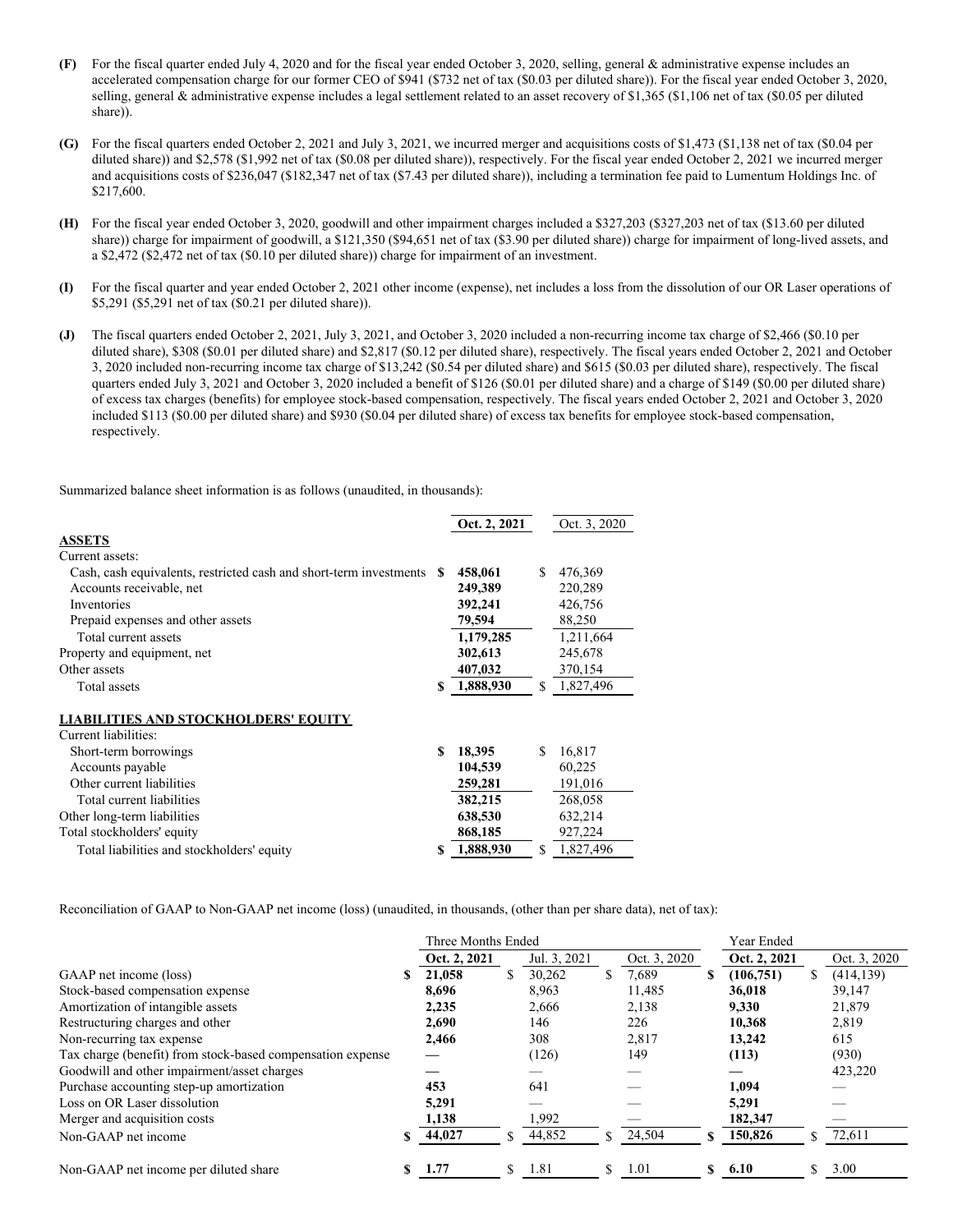#### **Cautionary Note Regarding Forward-Looking Statements**

This press release contains forward-looking statements relating to future events and expectations that are based on certain assumptions and contingencies, including statements regarding the strengthening of our overall financial results, reaching our fiscal 2022 goals and the expected closing timing of the transaction with II-VI Incorporated. The forward-looking statements are made pursuant to the safe harbor provisions of the U.S. Private Securities Litigation Reform Act of 1995. The forward-looking statements in this document are not guarantees of future results or performance and involve risks, uncertainties and assumptions that could cause actual results, performance, or trends to differ materially from those expressed in the forward-looking statements herein or in previous disclosures.

II–VI and Coherent believe that all forward-looking statements made in this press release have a reasonable basis, but there can be no assurance that management's expectations, beliefs, or projections as expressed in the forward-looking statements will actually occur or prove to be correct. In addition to general industry and global economic conditions, factors that could cause actual results to differ materially from those discussed in the forward-looking statements in this press release include, but are not limited to: (a) with respect to both Coherent's business outlook and the proposed transaction: (i) risks associated with the recovery of global and regional economies from the negative effects of the COVID-19 pandemic and related private and public sector measures; (ii) the impact of COVID-19 related matters on our business and the combined company; (iii) our ability to successfully transfer the manufacturing of our High Power Fiber Lasers and related business and operations between facilities (including in connection with the proposed transaction); (iv) our ability to successfully manage our planned site consolidation projects and other cost reduction programs and to achieve the related anticipated savings and improved operational efficiencies (including in connection with the proposed transaction); and (v) Coherent's ability to provide a safe working environment for members during the COVID-19 pandemic or any other public health crises, including pandemics or epidemics; (b) with respect to Coherent's business outlook: (i) global demand, acceptance and adoption of our products; (ii) the worldwide demand for flat panel displays and adoption of OLED for mobile displays; (iii) the pricing and availability of OLED displays; (iv) the demand for and use of our products in commercial applications; (v) our ability to generate sufficient cash to fund capital spending or debt repayment; (vi) our successful implementation of our customer design wins; (vii) our and our customers' exposure to risks associated with worldwide economic conditions; (viii) our customers' ability to cancel long-term purchase orders; (ix) the ability of our customers to forecast their own end markets; (x) our ability to accurately forecast future periods; (xi) continued timely availability of products and materials from our suppliers; (xii) our ability to timely ship our products and our customers' ability to accept such shipments; (xiii) our ability to have our customers qualify our products; (xiv) worldwide government economic policies, including trade relations between the United States and China; and (xv) our ability to manage our expanded operations; and (c) with respect to the proposed transaction between Coherent and II-VI: (i) the failure of any one or more of the assumptions stated above to prove to be correct; (ii) the conditions to the completion of the proposed transaction between II–VI and Coherent, including the receipt of any required regulatory approvals, and the risks that those conditions will not be satisfied in a timely manner or at all; (iii) the occurrence of any event, change or other circumstances that could give rise to an amendment or termination of the merger agreement relating to the proposed transaction, including the receipt by either party of an unsolicited proposal from a third party; (iv) II–VI's ability to finance the proposed transaction, the substantial indebtedness II–VI expects to incur in connection with the proposed transaction and the need to generate sufficient cash flows to service and repay such debt; (v) the possibility that the combined company may be unable to achieve expected synergies, operating efficiencies and other benefits within the expected time-frames or at all and to successfully integrate Coherent's operations with those of the combined company; (vi) the possibility that such integration may be more difficult, time-consuming or costly than expected or that operating costs and business disruption (including, without limitation, disruptions in relationships with employees, customers or suppliers) may be greater than expected in connection with the proposed transaction; (vii) litigation and any unexpected costs, charges or expenses resulting from the proposed transaction; (viii) the risk that disruption from the proposed transaction materially and adversely affects the respective businesses and operations of II–VI and Coherent; (ix) potential adverse reactions or changes to business relationships resulting from the announcement, pendency or completion of the proposed transaction; (x) the ability of II–VI and Coherent to retain and hire key employees; (xi) the purchasing patterns of customers and end users; (xii) the timely release of new products, and acceptance of such new products by the market; (xiii) the introduction of new products by competitors and other competitive responses; (xiv) II–VI's and Coherent's ability to assimilate recently acquired businesses and realize synergies, cost savings and opportunities for growth in connection therewith, together with the risks, costs, and uncertainties associated with such acquisitions; (xv) II–VI's and Coherent's ability to devise and execute strategies to respond to market conditions; (xvi) the risks to anticipated growth in industries and sectors in which II–VI and Coherent operate; (xvii) the risks to realizing the benefits of investments in research and development and commercialization of innovations; (xviii) the risks that the combined company's stock price will not trade in line with industrial technology leaders; (xix) pricing trends, including II–VI's and Coherent's ability to achieve economies of scale; and/or (xx) uncertainty as to the long-term value of II–VI common stock. Both II–VI and Coherent disclaims any obligation to update information contained in these forward-looking statements, whether as a result of new information, future events or developments, or otherwise.

These risks, as well as other risks associated with the proposed transaction, are more fully discussed in the definitive joint proxy statement/prospectus included in the registration statement on Form S-4 (File No. 333-255547) filed with the U.S. Securities and Exchange Commission (the "SEC"), and thereafter amended, in connection with the proposed transaction (the "Form S-4"). While the list of factors discussed above and the list of factors presented in the Form S-4 are considered representative, no such list should be considered to be a complete statement of all potential risks and uncertainties. Unlisted factors may present significant additional obstacles to the realization of forward-looking statements. For additional information about other factors that could cause actual results to differ materially from those described in the forward-looking statements, please refer to II–VI's and Coherent's respective periodic reports and other filings with the SEC, including the risk factors contained in II–VI's and Coherent's most recent Quarterly Reports on Form 10-Q and Annual Reports on Form 10-K. Neither Coherent nor II–VI assumes any obligation to publicly provide revisions or updates to any forward-looking statements, whether as a result of new information, future developments or otherwise, should circumstances change, except as otherwise required by securities and other applicable laws.

### **Important Information and Where You Can Find It**

This press release does not constitute an offer to buy or solicitation of an offer to sell any securities. In connection with the proposed transaction, II-VI and Coherent filed with the SEC the Form S-4 on April 27, 2021 (as amended on May 4, 2021 and as supplemented by Coherent in its Form 8-K, as amended, filed with the SEC on June 15, 2021), which includes a joint proxy statement of II-VI and Coherent and that also constitutes a prospectus with respect to shares of II-VI's common stock to be issued in the proposed transaction. The Form S-4 was declared effective on May 6, 2021, and II-VI and Coherent commenced mailing to their respective stockholders on or about May 10, 2021. This press release is not a substitute for the Form S-4, the definitive joint proxy statement/prospectus or any other document II-VI and/or Coherent may file with the SEC in connection with the proposed transaction. INVESTORS AND SECURITY HOLDERS OF II-VI AND COHERENT ARE URGED TO READ THE DEFINITIVE JOINT PROXY STATEMENT/PROSPECTUS, FORM S-4 AND OTHER DOCUMENTS FILED WITH THE SEC, AS WELL AS ANY AMENDMENTS OR SUPPLEMENTS TO THESE DOCUMENTS, CAREFULLY IN THEIR ENTIRETY, AS THEY CONTAIN IMPORTANT INFORMATION ABOUT THE PROPOSED TRANSACTION. Investors and security holders are able to obtain free copies of these documents and other documents filed with the SEC by II-VI and/or